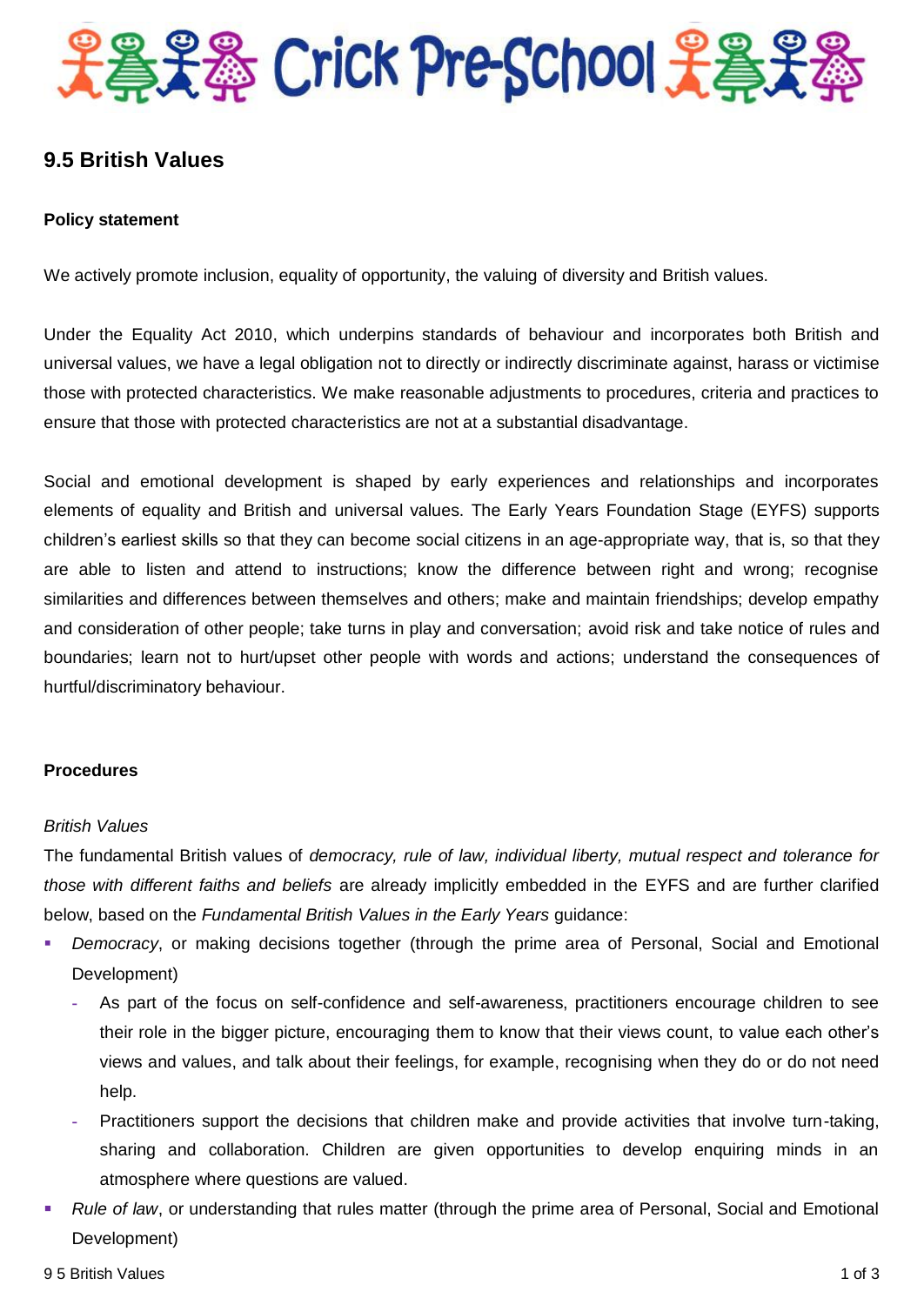# ※ Crick Pre-School 子:

- **-** Practitioners ensure that children understand their own and others' behaviour and its consequence.
- **-** Practitioners collaborate with children to create rules and the codes of behaviour, for example, the rules about tidying up, and ensure that all children understand rules apply to everyone.
- *Individual liberty***, or** freedom for all (through the prime areas of Personal, Social and Emotional Development, and Understanding the World)
	- **-** Children should develop a positive sense of themselves. Staff provide opportunities for children to develop their self-knowledge, self-esteem and increase their confidence in their own abilities, for example through allowing children to take risks on an obstacle course, mixing colours, talking about their experiences and learning.
	- **-** Practitioners encourage a range of experiences that allow children to explore the language of feelings and responsibility, reflect on their differences and understand we are free to have different opinions, for example discussing in a small group what they feel about transferring into Reception Class.
- *Mutual respect and tolerance*, or treating others as you want to be treated (through the prime areas of Personal, Social and Emotional Development, and Understanding the World)
	- **-** Practitioners create an ethos of inclusivity and tolerance where views, faiths, cultures and races are valued and children are engaged with the wider community.
	- **-** Children should acquire tolerance, appreciation and respect for their own and other cultures; know about similarities and differences between themselves and others, and among families, faiths, communities, cultures and traditions.
	- **-** Practitioners encourage and explain the importance of tolerant behaviours, such as sharing and respecting other's opinions.
	- **-** Practitioners promote diverse attitudes and challenge stereotypes, for example, sharing stories that reflect and value the diversity of children's experiences and providing resources and activities that challenge gender, cultural or racial stereotyping.
- *In our setting it is not acceptable to:*
	- **-** actively promote intolerance of other faiths, cultures and races
	- **-** fail to challenge gender stereotypes and routinely segregate girls and boys
	- **-** isolate children from their wider community
	- **-** fail to challenge behaviours (whether of staff, children or parents) that are not in line with the fundamental British values of democracy, rule of law, individual liberty, mutual respect and tolerance for those with different faiths and beliefs

## *Prevent Strategy*

Under the Counter-Terrorism and Security Act 2015 we also have a duty *"to have due regard to the need to prevent people from being drawn into terrorism"*

#### **Legal framework**

Counter-Terrorism and Security Act 2015